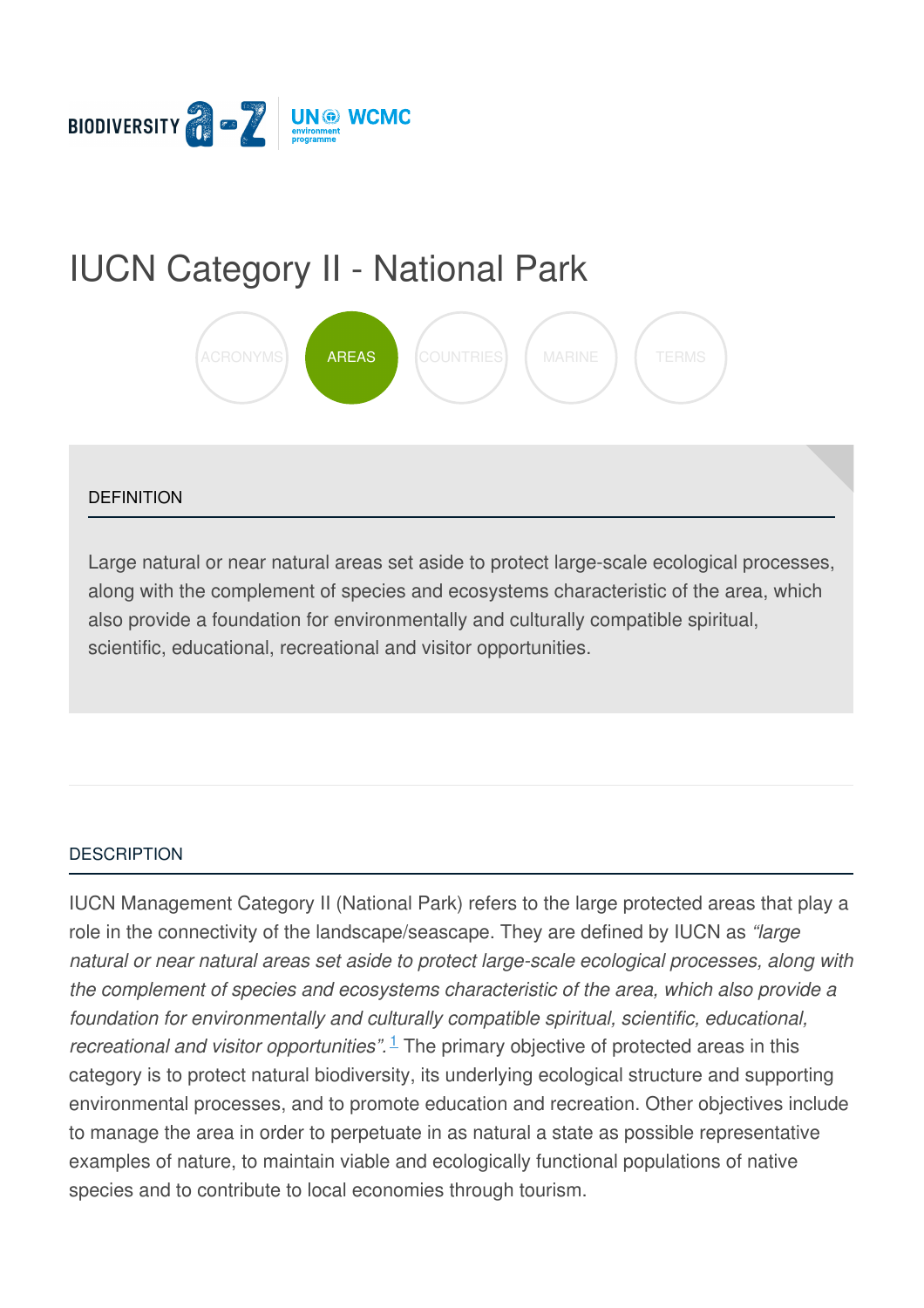Developed by the International Union for Conservation of Nature (IUCN) with support of the World Commission on Protected Areas (WCPA) and other international institutions such as the Convention on Biological Diversity (CBD), and assigned by national governments.

#### YEAR OF [CREATION](javascript:void(0))

The current IUCN Categories were approved in 1994, and revised guidelines were published in 2008. <sup>[1](#page-3-0)</sup>

#### **[COVERAGE](javascript:void(0))**

Globally applicable.

#### **[CRITERIA](javascript:void(0))**

These areas are typically large and conserve a functioning *["ecosystem](http://biodiversitya-z.org/content/ecosystem)"*, although to be able to achieve this, the protected area may need to be complemented by sympathetic management in surrounding areas. [1](#page-3-0)

- The area should contain representative examples of major natural regions, and biological and environmental features or scenery, where native plant and animal species, habitats and geodiversity sites are of special spiritual, scientific, educational, recreational or tourist significance.
- The area should be of sufficient size and ecological quality so as to maintain ecological functions and processes that will allow the native [species](http://biodiversitya-z.org/content/native-species) and communities to persist for the long term with minimal management intervention.
- The composition, structure and function of biodiversity should be to a great degree in a "natural" state or have the potential to be restored to such a state, with relatively low risk of successful invasions by [non-native](http://biodiversitya-z.org/content/alien-invasive-species-ais) species.

#### [MANAGEMENT](javascript:void(0))

These areas are managed to maintain large natural landscapes/seascapes, and this can be carried out by a range of actors depending on the governance type of the area (see **IUCN** Protected Area [Management](http://biodiversitya-z.org/content/iucn-protected-area-management-categories) Categories for information on governance types). While these protected areas are designed to protect or restore natural areas, they are generally not as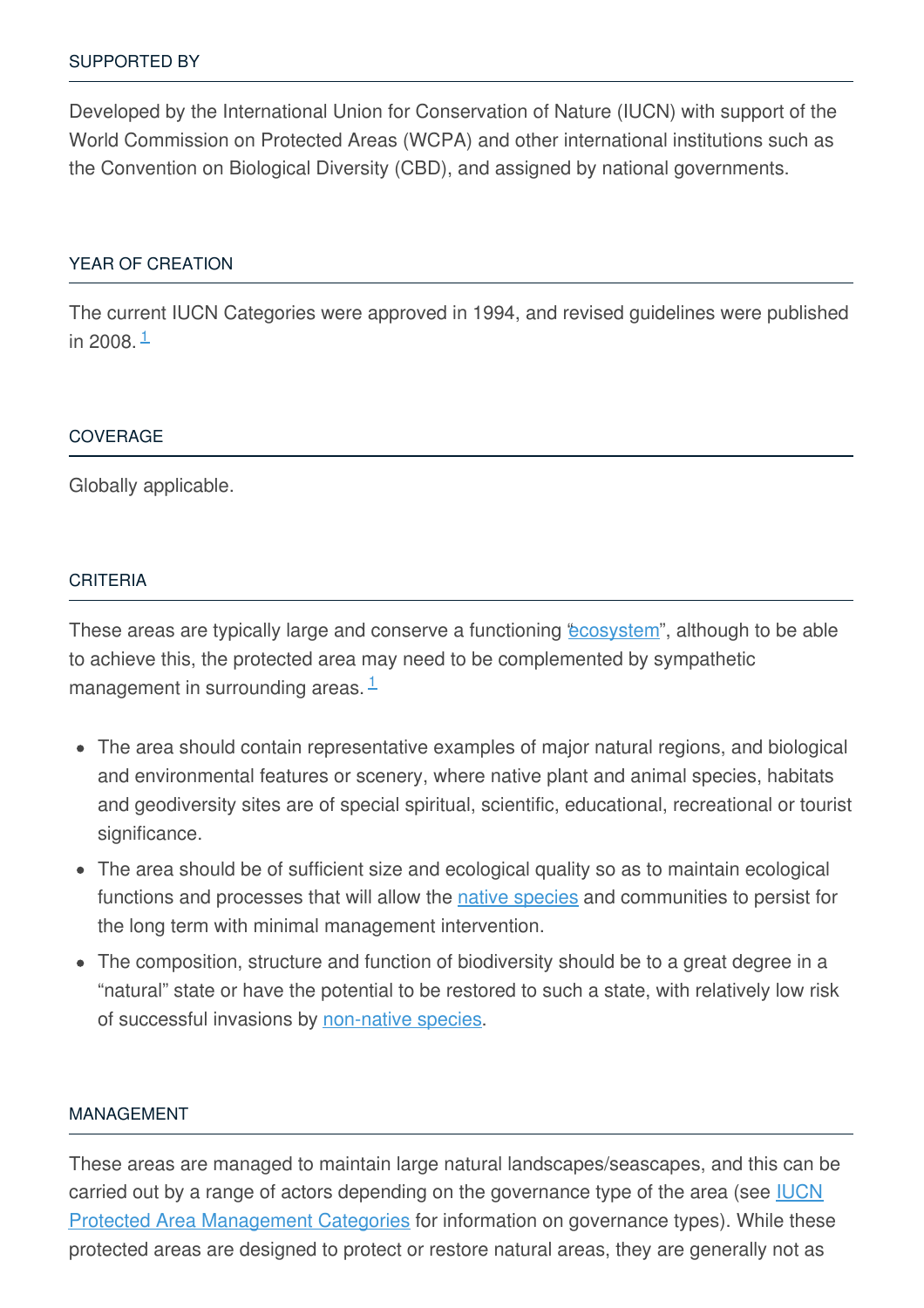strictly conserved as category Ia, and will receive greater visitor numbers than category Ib. However, category II areas where ecological functions and native species composition are relatively intact should be more strictly protected, according to the IUCN Protected Area guidelines. <sup>[1](#page-3-0)</sup>

## BUSINESS [RELEVANCE](javascript:void(0))

**Legal and compliance** – The classification of a category II protected area requires that such areas are managed for conservation by legal or other effective means, and therefore legal recognition and protection at the national or sub-national level is likely to be present in these sites. The level of legal protection will however vary between countries, and will depend on the governance type of the area, as they receive differing levels of recognition by government in different countries. Nonetheless a number of national laws are likely to apply to these sites that deter large-scale economic activities in order to maintain the conservation values of these large unmodified areas.

As designated protected areas, these sites receive international attention and have been incorporated into a number of environmental safeguard standards. These include those of multilateral financial institutions such as but not limited to the World Bank<sup>[2](#page-3-1)</sup> and the International Finance Corporation<sup>[3](#page-3-2)</sup>. For details on environmental safeguard standards which are applicable to all protected areas, please see the **[Protected](http://biodiversitya-z.org/content/protected-areas) Areas** page.

In addition, a number of sector specific safeguard standards refer to protected areas, many of which are related to certification programs, including the Roundtable on Sustainable Biomaterials (RSB) that declares categories I to IV as 'no-go' areas.  $4$  For details on certification programmes which are applicable to all protected areas, please see the [Protected](http://biodiversitya-z.org/content/protected-areas) Areas page.

**Biodiversity importance** – These areas are protected for their biodiversity conservation values based on their size and intactness. These areas are therefore likely to hold high biodiversity value due to their potential role in maintaining natural processes and species that are perhaps threatened in more modified landscapes. Although relatively large in size, these areas form distinct management units that therefore of high relevance for avoiding and mitigating biodiversity loss.

**Socio-cultural values** – These areas are largely free of human habitation and activity and therefore the presence of socio-cultural values are less likely due to a lack of human presence and intervention at sites. Nonetheless, some small-scale activities and human presence may exist within these areas, and many will hold some cultural value as a result of recreational use at these sites. Consideration of the needs of indigenous people and local communities is an objective of the category guidelines, therefore these should be actively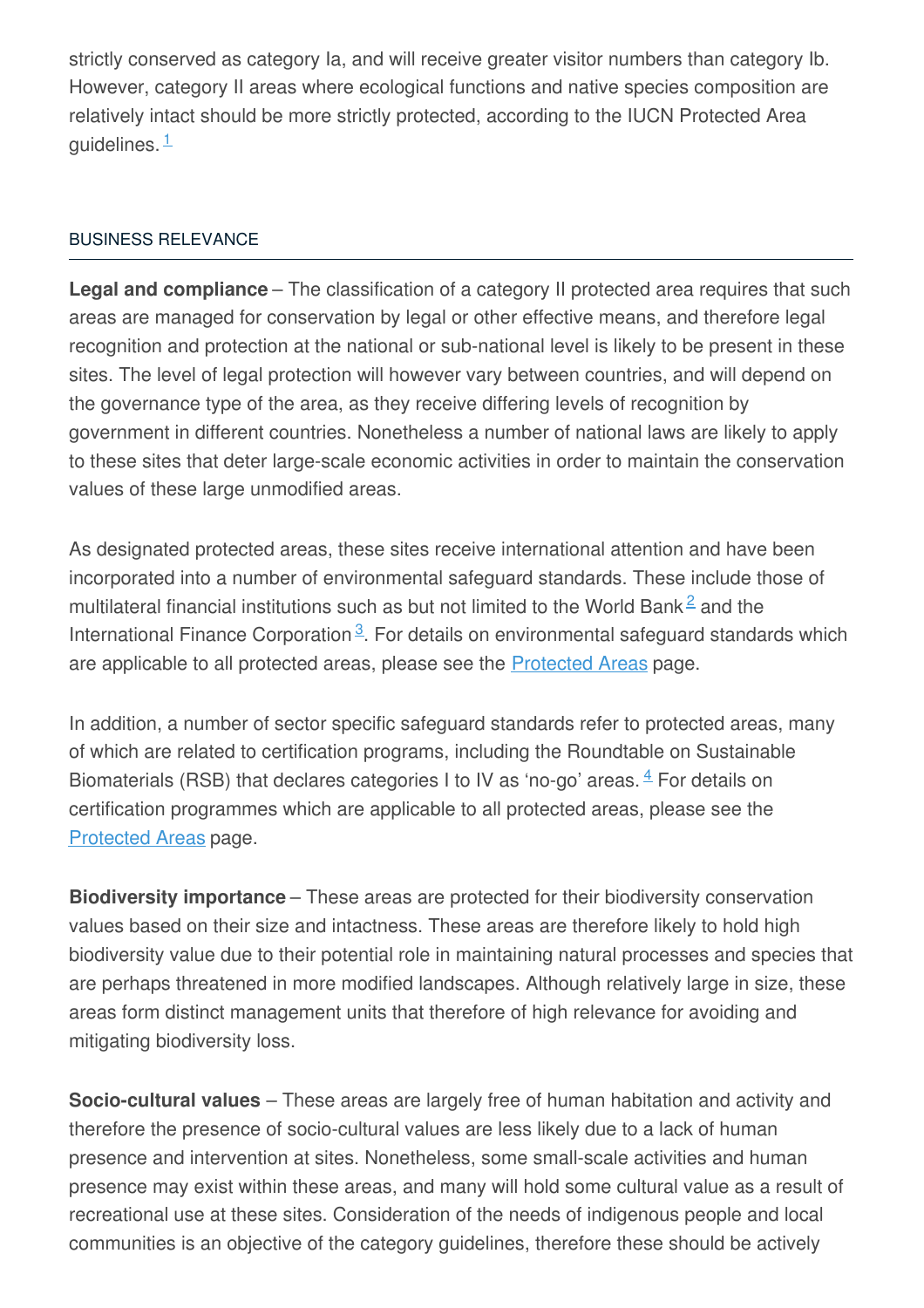safeguarded by the management plan of category II areas. These areas can also be of significant tourism value.

## [REFERENCES](javascript:void(0)) & WEBSITE

- <span id="page-3-0"></span>1. Dudley, N. (Ed). Guidelines for Applying Protected Area [Management](http://data.iucn.org/dbtw-wpd/edocs/PAPS-016.pdf) Categories. (2008).
- <span id="page-3-1"></span>2. The World Bank. World Bank [Operational](http://web.worldbank.org/WBSITE/EXTERNAL/PROJECTS/EXTPOLICIES/EXTOPMANUAL/0,,contentMDK:20064757~menuPK:4564185~pagePK:64709096~piPK:64709108~theSitePK:502184,00.html) Manual. Revised Version 2013. OP 4.04 Natural habitats (2013).  $\mathbf{\Phi}$
- <span id="page-3-2"></span>3. International Finance Corporation (IFC). Performance Standard 6: Biodiversity [Conservation](http://www.ifc.org/wps/wcm/connect/bff0a28049a790d6b835faa8c6a8312a/PS6_English_2012.pdf?MOD=AJPERES) and Sustainable Management of Living Natural Resources (2012).
- <span id="page-3-3"></span>4. Roundtable on Sustainable Biomaterials. RSB [Conservation](http://rsb.org/pdfs/guidelines/11-02-21-RSB-GUI-01-007-01-(RSB-Conservation-Impact-Assessment-Guidelines).pdf) Impact Assessment Guidelines, version 2.0, 1–23 (2011).



Los Glaciares National Park, Argentina. IUCN Management Category II. Robert Cicchetti/Shutterstock.com

## Category:

## [Protected](https://biodiversitya-z.org/themes/areas?category_id=30) areas

## Related pages

IUCN Protected Area [Management](file:///content/iucn-protected-area-management-categories) Categories (Areas)

IUCN [Category](file:///content/iucn-category-ia-strict-nature-reserve) Ia - Strict Nature Reserve (Areas)

IUCN Category Ib - [Wilderness](file:///content/iucn-category-ib-wilderness-area) Area (Areas)